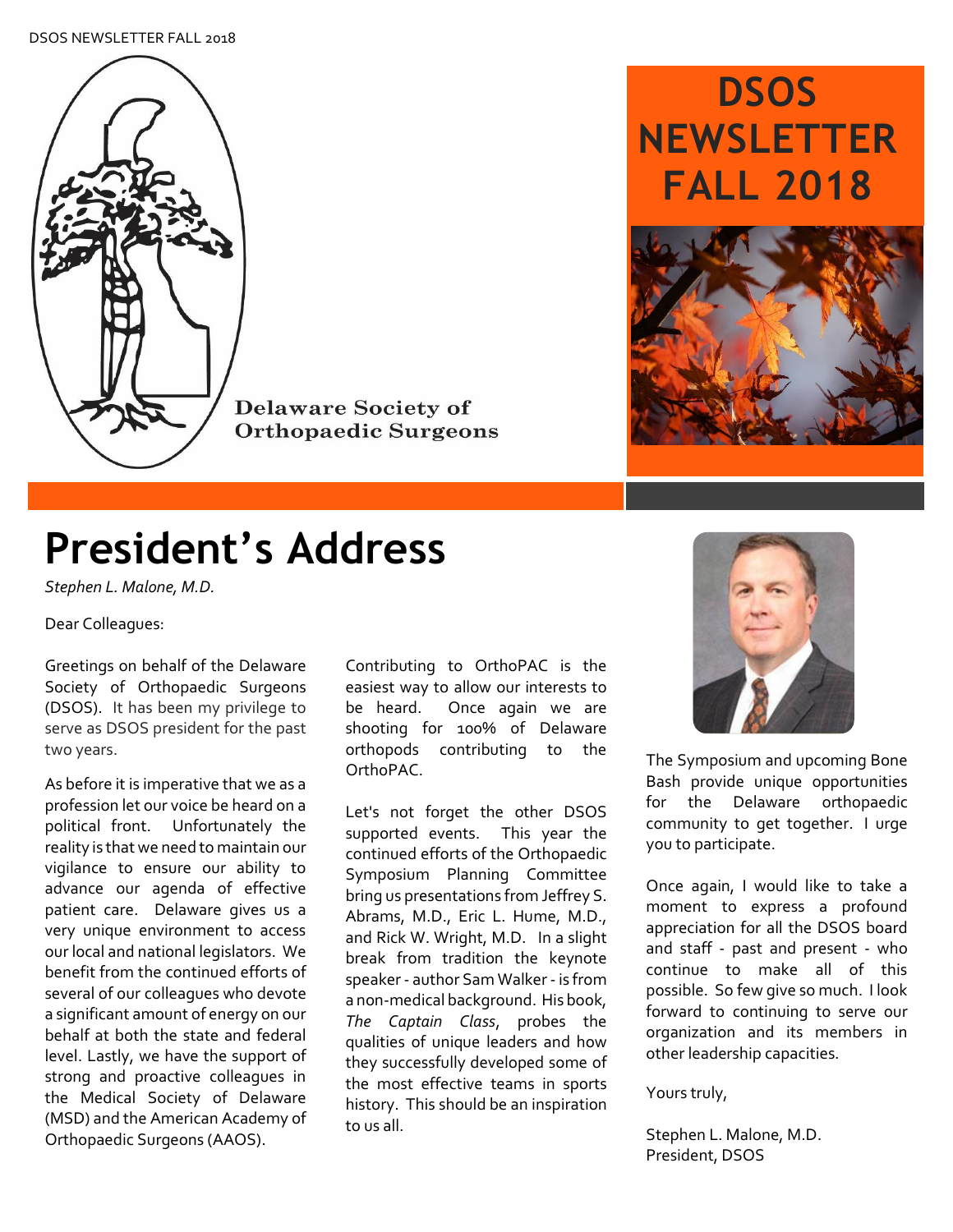# **ANNUAL BUSINESS MEETING & ELECTIONS**

The DSOS Annual Business Meeting will be held prior to the start of the 11<sup>th</sup> Annual Delaware Orthopaedic Symposium on Saturday, October 27, 2018 from 6:45 – 7:15 a.m. The meeting will be in Rooms 11/12 of the John H. Ammon Medical Education Center. All DSOS members are invited and encouraged to attend.

Elections for DSOS Leadership for the two-year term 2018-2020 will be held at the Annual Business meeting, so please plan to attend

If you have an item for inclusion on the agenda, please submit to Megan at [megan.hayes@medsocdel.org](mailto:megan.hayes@medsocdel.org) no

## **DELAWARE RECEIVES PAC ENGAGEMENT AWARD**

later than Monday, October 15, 2018.

DSOS Representative to the Board of Councilors (BOC), Peter Townsend, MD and member Louise Reid Nichols, MD were presented with the Stuart L. Weinstein PAC Award for '2017 Highest Orthopaedic PAC Participation' at the 2018 AAOS National Orthopedic Leadership Conference (NOLC) in Washington, DC. This is the third year in a row that Delaware has been recognized for its PAC efforts. We were awarded the 2016 highest orthopaedic PAC

participation and for having the most improved PAC participation in 2015.

**DSOS News & Updates**



# **DELAWARE SOCIETY OF ORTHOPAEDIC SURGEONS**

*2018-2020 BALLOT*

The following is the slate of nominees for DSOS Officers for the term 2018-2020. Elections will be held at the DSOS Annual Business Meeting on Saturday, October 27.

**PRESIDENT:** Brian Galinat, M.D.

**PRESIDENT-ELECT:** Randeep Kahlon, M.D.

**TREASURER/MEMBERSHIP:** Steven Dellose, M.D.

**SECRETARY:** Matthew Handling, M.D.

**PROGRAM CHAIR:** Randeep Kahlon, M.D.



*Dr. Townsend and Dr. Nichols accepting Delaware's award at the 2018 NOLC.*



*Dr. Townsend with Representative Don Bacon at the AAOS Capitol Club Reception at NOLC.*

**ORTHOPAC RECOGNITION OF DELAWARE**

**2017 Highest Percentage of PAC Participation: 57%**

**2016 Highest Percentage of PAC Participation: 60%**

**2015 Most Improved PAC Participation 30% to 43% (13% increase)**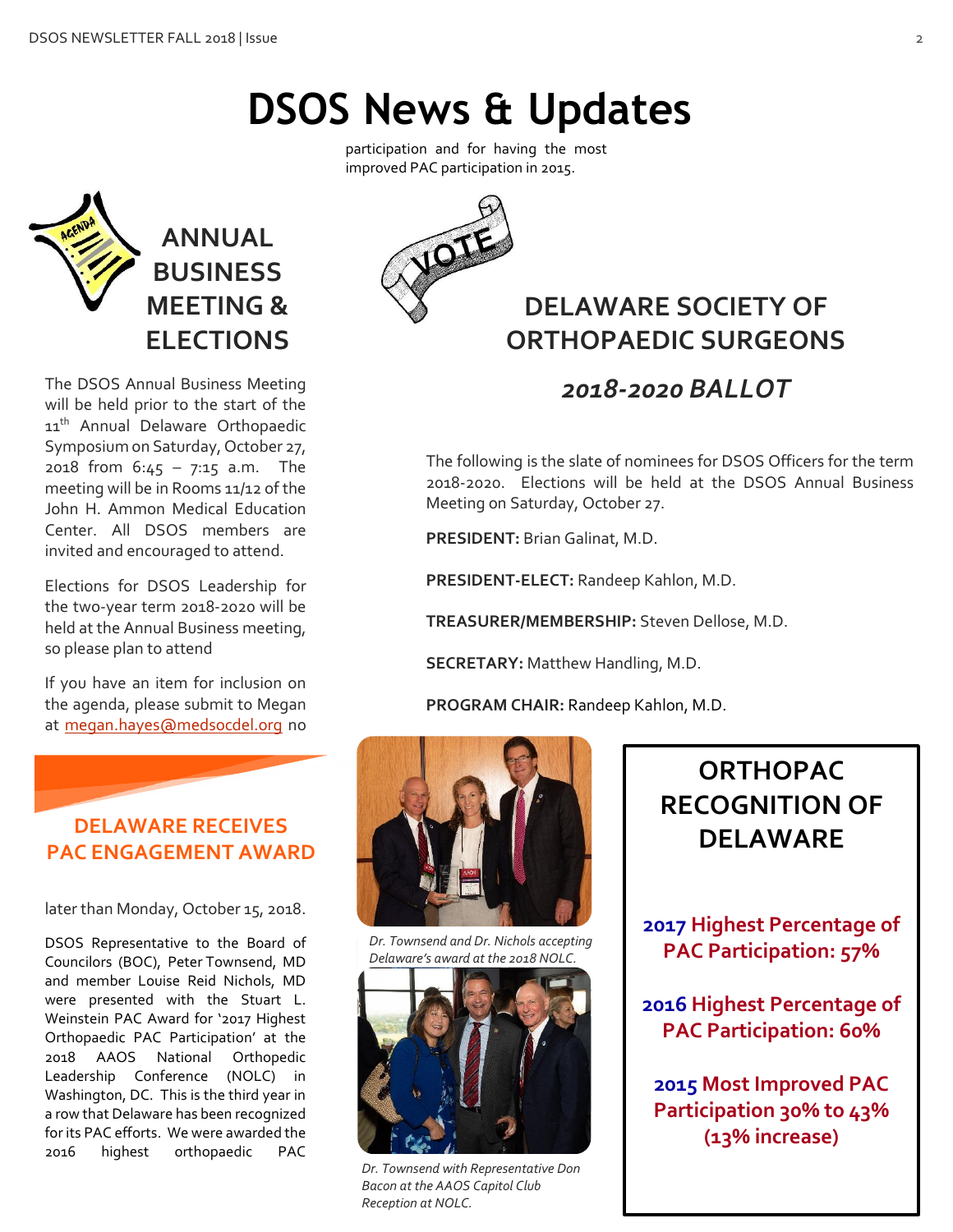### **2018 AAOS NOLC Synopsis**

*By: Peter F. Townsend MD, FACS, BOC Representative to the American Academy of Orthopaedic Surgeons (AAOS)*

Below is a synopsis of what transpired at the 2018 AAOS National Orthopedic Leadership Conference (NOLC) which was held June 6-9, 2018 in Washington D.C.

#### **Hill Visits**

The 2018 NOLC Capitol Hill Day on June 7, featured 412 scheduled hill visits with members of Congress from both chambers and both parties, with 280 orthopaedic surgeons participating. The 2018 issues presented to Congress included 1. R*egulatory relief, 2. Opioid policies, and 3. The Good Samaritan Health Professionals Act.* The surgeons thanked members of Congress for the regulatory relief efforts included in the Bipartisan Budget Act, which included **repeal of the IPAB**, and discussed other ongoing regulatory burdens facing their practices such as prior authorization and **STARK laws**. Surgeons also advocated for the Good Samaritan Health Professionals Act (AAOS login needed), which would provide clear liability protections to licensed health care professionals who volunteer health care services to victims during a declared national disaster. Finally, the AAOS members talked to congress about various legislative proposals in the opioids space and explained the AAOS position on things such as prescription limits, electronic prescribing, and mandatory opioid CME.

#### **Award Presentations**

On Friday, June 8, Political Action Committee (PAC) Chairman, John T. Gill, MD, presented the Stuart L. Weinstein awards. These annual awards, established in 2013, recognize the individual state with the highest PAC participation rate, as well as the state that demonstrates the greatest improvement in PAC participation from one year to the next. The recognized states have emphasized the importance of Orthopaedic PAC membership through their state leadership and coordinating efforts with their state societies and Board of Councilors (BOC) representatives to achieve widespread PAC participation. **The Orthopaedic PAC was excited to recognize Delaware as the state with the highest PAC participation in 2017, coming in at 57 percent. This was Delaware's second year in a row receiving the award.** Nevada was honored as the state with the most improved PAC participation, with an 8 percent increase from 2016 to 2017.

The Board of Councilors' State Orthopaedic Societies Committee honored an outstanding state orthopaedic society and an executive director for their excellent work and dedication to the orthopaedic community. Since 2009, the BOC State Orthopaedic Society of the Year and Executive Director of the Year Awards have recognized the value state societies and executive directors provide to the orthopaedic community. The BOC State Orthopaedic Societies Committee received numerous applications that highlighted achievements, creativity, and impact on local communities and our profession. This year's State Orthopaedic Society of the Year was awarded to Puerto Rico Orthopaedic State Society. Given what our colleagues in Puerto Rico has suffered, they have made a herculean effort on behalf of their patients and on behalf of their fellow Orthopaedic Surgeons.

## **Symposium Summaries**

## *Symposium I: Orthopaedic Affiliates*

Moderator: Robert Orfaly, MD Speaker: Dirk Alander, MD There are many member classes within The Academy's organizational structure, but the question of inclusivity and broadening the specifications of membership acceptance is still a point of discussion to potentially include PA's, NP's and PT.

Robert Orfaly, MD, and Dirk Alander, MD, discussed orthopaedic affiliates and opened up the conversation with audience members on other groups that could benefit from AAOS membership.

#### *Lunch Symposium: What to Expect When You're Electing*

Moderator: Daniel Guy, MD Speakers: John T. Gill, MD John Rodgers

The symposium, which was attended by more than 200 AAOS Fellows, helped emphasize the Orthopaedic PAC's legislative wins and explain the current issues at stake in 2018, including antitrust reform, opioids, MACRA and payment reform, medical liability, development of quality metrics, and physician ownership.

John T. Gill, MD, Chairman, OrthoPAC, highlighted the Orthopaedic PAC's fundraising success in 2017, having raised a substantial \$1.9 million, an 11 percent increase from its last off year.

Overall in 2017, the PAC has donated \$1.2 million to candidates who support orthopaedic issues and attended more than 600 fundraising events, increasing the PAC's political footprint. Dr. Gill emphasized the nature of the PAC's giving and noted that it is not party based, but based solely on the support of the house of orthopaedics and its highpriority issues.

#### *Symposium II: AAOS Leadership Update*

| Moderator: | Basil Besh, MD |                         |  |
|------------|----------------|-------------------------|--|
| Speakers:  |                | David L. Halsey, MD     |  |
|            |                | Kristy L. Weber, MD     |  |
|            |                | Joseph A. Bosco III, MD |  |
|            |                | Bradford Henley, MD     |  |
|            |                | Thomas Arend Jr., Esq.  |  |
|            |                |                         |  |

Dr. Halsey said one of the member values is the American Board of Orthopaedic Surgery's (ABOS) new options for Maintenance of Certification (MOC). According to Dr. Halsey, the working relationship between AAOS and the ABOS "has never been stronger" and has made certification maintenance simpler for all members. The AAOS and ABOS leadership have met numerous times over the last year regarding ABOS' MOC program, and "we at the AAOS are pleased and enthusiastic with the changes that the ABOS has and will be making to its MOC program," he added.

#### *Symposium III: Blurred Lines – Appropriate Behaviors at Work*

|             | --------- --- -- -- |  |
|-------------|---------------------|--|
| Moderators: | Dirk Alander, MD    |  |
|             | Amy Ladd, MD        |  |
| Speaker:    | Karen Michael, Esq. |  |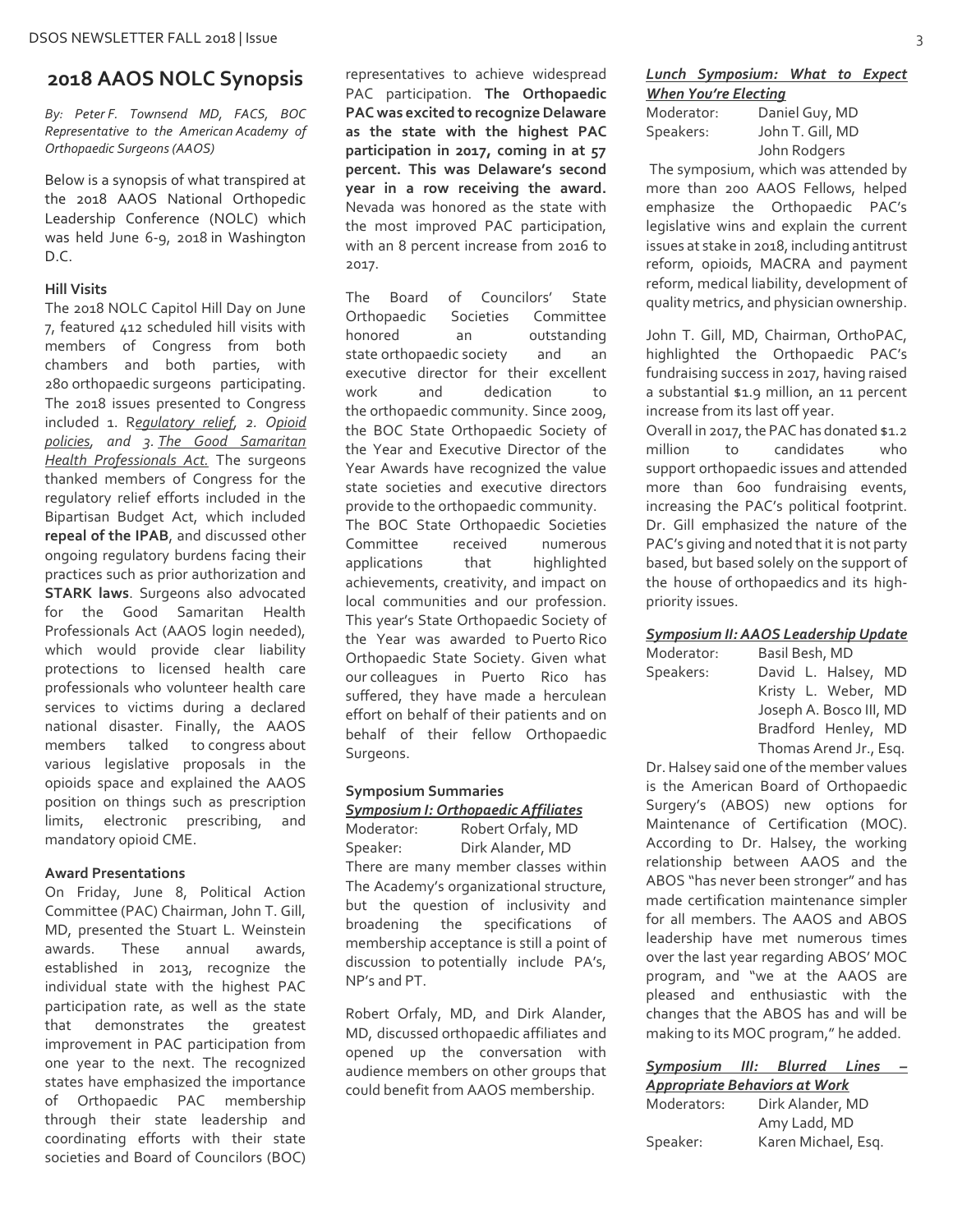#### DSOS NEWSLETTER FALL 2018 | Issue 4

There are many risks associated with certain behaviors at work that can lead to coworkers, patients, or others feeling uncomfortable, harassed, and bullied. Karen Michael, Esq., discussed the legal implications connected to some of these behaviors and how you can avoid them.

According to Michael, harassment and discrimination is not just about sex—it could be race, religion, disability, and age. "Harassment is based on so many different factors," she said, and anything that might be construed wrong by the involved party—even simple hugging or compliments—should just be avoided.

The most important point that Michael stressed is, if you "see something, say something." It is important for all companies to implement a code of conduct that defines acceptable and disruptive/inappropriate behaviors, and then create and implement a process for managing those behaviors.

#### *Symposium IV: Payment Models, Single Payer Healthcare*

| Moderator: | Basil Besh, MD       |
|------------|----------------------|
| Speakers:  | Ross Leighton, MD    |
|            | David Cannon, MD     |
|            | Andrew N. Pollak, MD |

On Saturday, June 9, Basil Besh, MD, introduced the three speakers by giving a brief background to the idea of "single payer" health care. As Dr. Besh explained, single payer has become something of a litmus test for the modern progressive wing of American politics. Given this direction and various bills under consideration in the states, the symposium offered attendees a timely look at existing payment models and where we may be going.

Ross Leighton, MD, provided a segment titled, "Canada's Health Care System: An Overview of Public and Private Participation." He examined some of the strengths and weaknesses of the existing Canadian system. One "real strength of the Canadian system" is the low death rates related to acute care presentation (such as trauma). However, wait times for elective care are daunting, with orthopaedic care being one of the worst. The costs for both the Canadian and American systems are comparable, as well, while the Canadian system "might

actually be more expensive if it did not limit access."

In a talk on the Veterans Health Administration (VHA), or "Single Payer USA," David Cannon, MD, provided attendees background information about the largest integrated healthcare network within the United States. While Dr. Cannon pointed out that innovation is difficult in the VHA system, one advantage of being in the system is that there is less malpractice worry and no Maintenance of Certification required. Yet, the challenges of navigating the VHA for patients produces a system where patients are sorted into those that stay in the system and those that can afford to be out of the system.

In the last segment, "What's next in health care reform: Overview of the Maryland Payment System," Andrew N. Pollak, MD, introduced attendees to the Maryland all-payer payment model, as well as the Health Services Cost Review Commission (HSCRC), which regulates Maryland's hospital rates. He also provided an update on how the federal waiver that preceded Maryland's model has evolved over the years. According to Dr. Pollak, the new waiver (reworked in 2014) will be implemented in two phases. Between CY2014-2018, its main financial focus will be to control and reduce the rate of growth in per capita hospital expenditures for Maryland residents. Beyond CY2019, its focus will pivot to controlling and reducing the rate of growth in total per capita healthcare expenditures for Maryland residents.

#### *Symposium VI: Disaster Relief Orthopaedics Here and Abroad*

| Moderator: | Daniel Guy, MD       |
|------------|----------------------|
|            | Craig Satterlee, MD  |
| Speakers:  | Andrew N. Pollak, MD |
|            | Craig Satterlee, MD  |
|            | Pablo Marrero, MD    |
|            | Roman Hayda, MD      |
|            | Jordan Vivian        |
|            |                      |

During this symposium, orthopaedic surgeons shared first-hand disaster response experiences and the lessons learned from those experiences. State and federal disaster response efforts were also addressed.

Andrew N. Pollak, MD, said that in the six months following the earthquake that struck Haiti in 2010, University of Maryland medical teams treated 29,833 patients and performed 961 operative procedures under challenging conditions at Saint Francis de Sales Hospital in Portau-Prince. He shared the following lessons learned from the experience:

- Everything will be more than twice as difficult as you think it should be.
- Unless you have a massive team of help, partner with another organization.
- Develop an exit strategy; waiting for the local environment to "regain" its ability to deliver medical care to the population may or may not be realistic.
- Be prepared for challenges related to security, infectious threats, and cultural differences.

Craig Satterlee, MD, spoke about the tornado that touched down in Joplin, Mo., in the spring of 2011. St. John's Regional Medical Center, a 367-bed facility, sustained a direct hit, lost power, and its generators and emergency medical supplies were destroyed. Dr. Satterlee outlined what the facility learned about preparing for disasters:

- Disaster training helps medical providers respond to the unexpected.
- Pre-existing relationships are important in facilitating organization and coordination of the response.
- Fortify the facility; bunker the intensive care unit, medical supplies, and generator.
- Anticipate communication outages.
- Access to patient electronic medical records is important.

Pablo V. Marrero, MD, relayed Puerto Rico's experience with Hurricane Maria, the category 4 storm that made landfall on the island in September 2017. He shared the following ideas for AAOS involvement in future disasters:

- Be prepared—have a disaster plan for every situation.
- Educate members about disaster relief from an orthopaedic point of view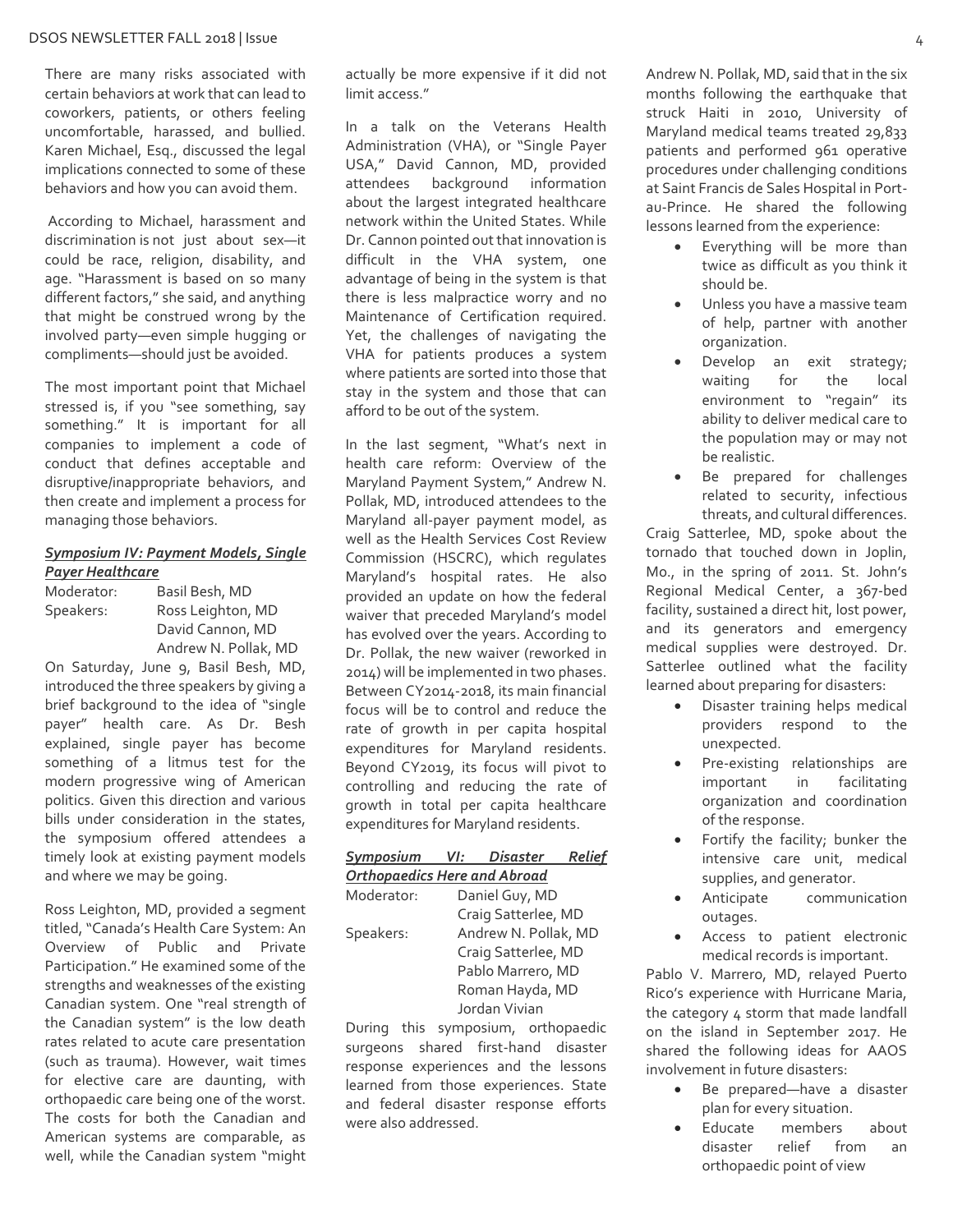- Create groups of disaster relief volunteers at the state society and national levels
- Coordinate with orthopaedic industry business partners to obtain relief-effort equipment for use by volunteer surgeons
- If possible, create a field hospital—perhaps in alliance with U.S. Armed Forces—that can be transported as close as safely possible to ground zero.
- Get in touch with AAOS members in a disaster area to try to help them with their immediate needs.
- Let people know you care.

Jordan Vivian, Manager, AAOS Office of Government Relations, provided disaster response policy updates at the state and federal levels. Federal legislation includes the Good Samaritan Health Professionals Act and the MISSION Zero Act. State laws include Emergency System for Advance Registration of Volunteer Health Professionals (ESAR-VHP), Emergency Management Assistance Compact (EMAC), and the Uniform Emergency Volunteer Health Professionals Act (UEVHPA). Vivian also reviewed the three types of AAOSregistered disaster response responders. He noted that to become a registered responder, AAOS members must complete the Society of Military Orthopaedic Surgeons-developed disaster response course, which is cosponsored by AAOS, the Orthopaedic Trauma Association, and the Pediatric Orthopaedic Society of North America.

Roman Hayda, MD, discussed how to heighten the level of disaster response awareness among orthopaedic surgeons. Possible ways include adding the topic to residency program curriculums and/or Orthopaedics In-Training and American Board of Orthopaedic Surgery examinations, he said. To encourage participation in disaster response planning/engagement, Dr. Hayda recommended that surgeons volunteer on hospital disaster response committees and register through ESAR-VHP to engage with regional and state disaster response systems. He also pointed out the importance of integrating orthopaedic efforts with

trauma and military systems. Finally, Dr. Hayda highlighted the need to test the nation's current disaster response systems, strengthen state systems, and assess and remove barriers to federal systems. **#**



## **CHECK IT OUT**



### **Want to know what the PAC has been up to?**

Check out the **[2017 PAC Annual Report](https://www.aaos.org/uploadedFiles/PreProduction/Advocacy/PAC/Require_Login/FINAL%20AAOS%20PAC%20Annual%20Report.pdf)** for last year's OrthoPAC highlights and accomplishments and the **[OrthoPAC 2018](https://pwrnewmedia.com/2018/aaos/pac/spring/) Spring [Newsletter](https://pwrnewmedia.com/2018/aaos/pac/spring/)** for an update on 2018 activities and progress.

#### **Want to know Delaware's ranking in the State PAC Participation Challenge?**

Check out the **[2018 Black OutThe Map](http://digital-enews.com/aaos/2018/black_out_the_map/pages/fundraising-map.html)** to see how Delaware ranks compared to other states.

### **Attention DSOS Members!** *2018 membership dues must be paid by December 31!*

As a reminder, DSOS will waive its \$100 membership dues for 2018 for those members who **[make a contribution](http://www.aaos.org/Advocacy/PAC/?ssopc=1)** of at least \$100 to OrthoPAC prior to December 31, 2018.

If you choose not to make a donation to the PAC you are expected to pay \$100 for 2018 DSOS membership dues.

QUESTIONS? Contact Megan at

### **DONATE TO ORTHOPAEDIC PAC**

Orthopaedic PAC gives orthopaedic surgeons a voice on issues that impact our patients and our profession. We cannot afford to be silent or complacent. The stakes are much too high.

DSOS has set a goal of 100% OrthoPAC participation by our members in 2018. We can reach our goal but we need all our members to step up and **[make a](http://www.aaos.org/Advocacy/PAC/?ssopc=1)  [contribution](http://www.aaos.org/Advocacy/PAC/?ssopc=1)** today!

Don't wait, visit **[www.aaos.org/Advocacy/PAC](http://www.aaos.org/Advocacy/PAC)** or make an Ortho PAC donation thru text message! Simply text the word AAOS to 41444 and you will receive a link via text message to make a donation.



*Questions?* Contact OrthoPAC Senior Manager, Stacie Monroe at [monroe@aaos.org](mailto:monroe@aaos.org) or (202) 546-4150

*ROLLING! [THE STATE]*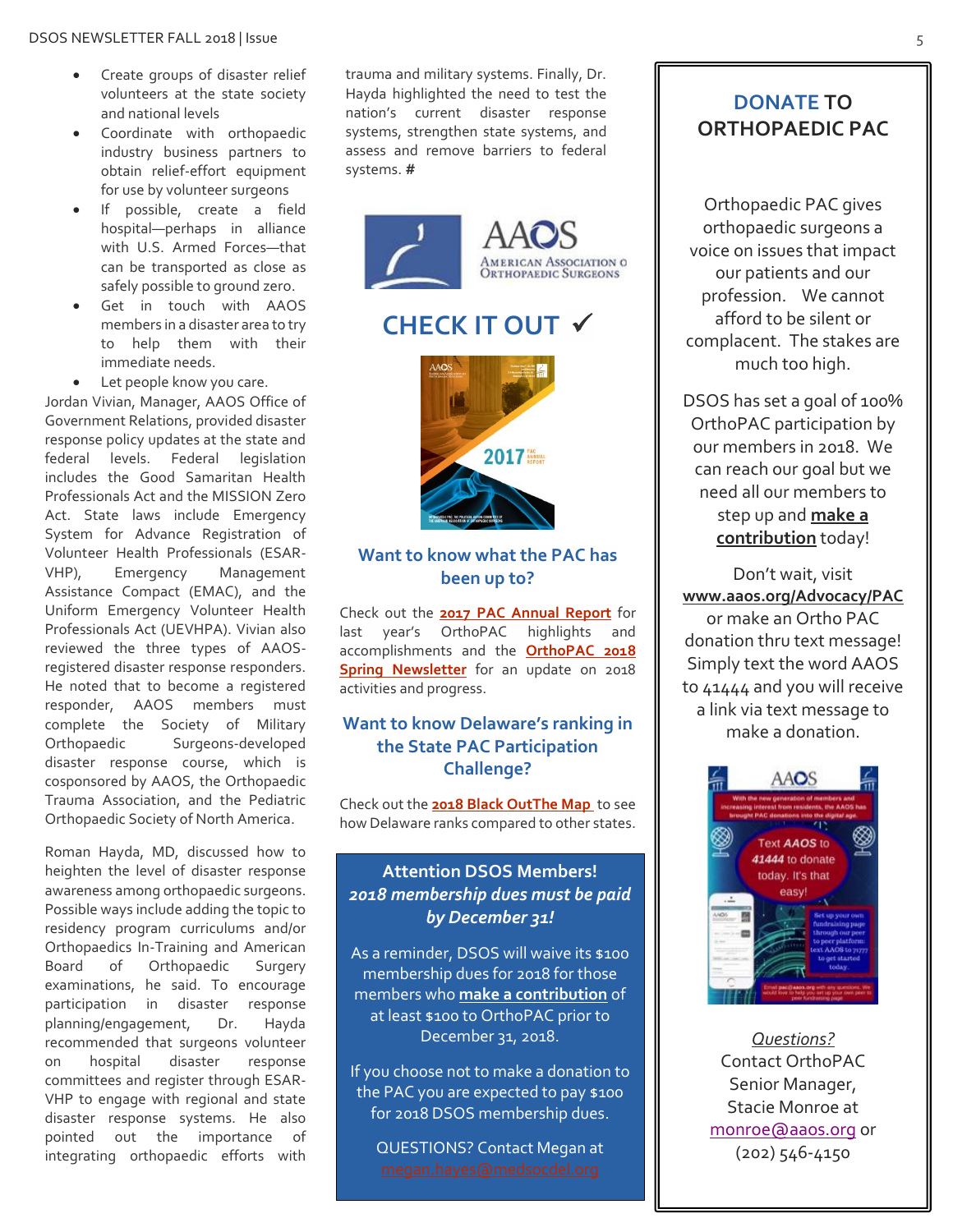# **Delaware Orthopaedic Symposium**

Saturday, October 27, 2018 7:30 a.m. - 12:30 p.m. delawareorthopaedicsymposium.org



al Delaware **Communist Cour 11<sup>th</sup> Annual Delaware Orthopaedic Symposium is al Delaware of the Symposium is all Delaware of the Symposium is all Delaware of the Symposium is an annual Delaware Orthopaedic Symposium is an a in A Class of Its Own, With Keynote Address by the Author of the book,** *The Captain Class***!**

> **For a detailed agenda and to register for this event please visit[: www.delawareorthopaedicsymposium.org](http://www.delawareorthopaedicsymposium.org/)**

The 11th annual Delaware Orthopaedic Symposium will be held on Saturday, October 27, 2018 at the John H. Ammon Medical Education Center at Christiana Hospital in Newark. Presented by **[The Delaware Society of Orthopaedic Surgeons](http://statesociety.aaos.org/delaware)  [\(DSOS\)](http://statesociety.aaos.org/delaware)** and **[Christiana Care Health System's Department of Orthopaedic Surgery](http://www.christianacare.org/orthopaedics)** the symposium features a robust **[AGENDA](http://www.delawareorthopaedicsymposium.org/agenda-2018/)** to include two keynote addresses, multiple lectures on the latest advancements in musculoskeletal health and orthopaedic surgery and a live anatomical dissection of the shoulder. 2018 Education Tracks include orthopaedic surgery, primary care orthopaedic medicine, and Orthopaedic Physical Therapy Best Practices. **Don't wait, [Register](http://www.delawareorthopaedicsymposium.org/register/) today!**

**Thank you to ATI Physical Therapy for being a Supporting Sponsor of the 2018 Orthopaedic Symposium!**



# **KEYNOTE SPEAKER**



Sam Walker is *The Wall Street Journal*'s leadership columnist and the author of "The Captain Class," which was named one of the best business books of the year by CNBC, the *New York Times*, Amazon, *Strategy + Business*, the *Globe and Mail*, and *Sports Illustrated*. Walker joined *The Journal* in 1998 as a sportswriter and was the founding editor of the paper's prizewinning daily sports coverage. He later served as deputy editor for enterprise, the unit that oversees indepth page-one features and investigative reporting projects. He is a twotime champion of Tout Wars, an elite fantasy-baseball competition he chronicled in his bestselling 2006 book, "Fantasyland." Walker attended the University of Michigan. He lives in New York City with his wife and two children.

## **VISITING SPEAKERS**



**Jeffrey Abrams, M.D.,** Past President, American Shoulder and Elbow Surgeons and Clinical Professor, Department of Surgery, Seton Hall University



**Eric Hume, M.D.,** Associate Professor of Clinical Orthopaedic Surgery and Director of Quality and Safety Department of Orthopaedic Surgery, Perelman School of Medicine, University



**Rick Wright, M.D.,** President, American Orthopaedic Association and Professor of Orthopaedic Surgery and Executive Vice Chairman, Department of Orthopaedic Surgery, Washington University School of Medicine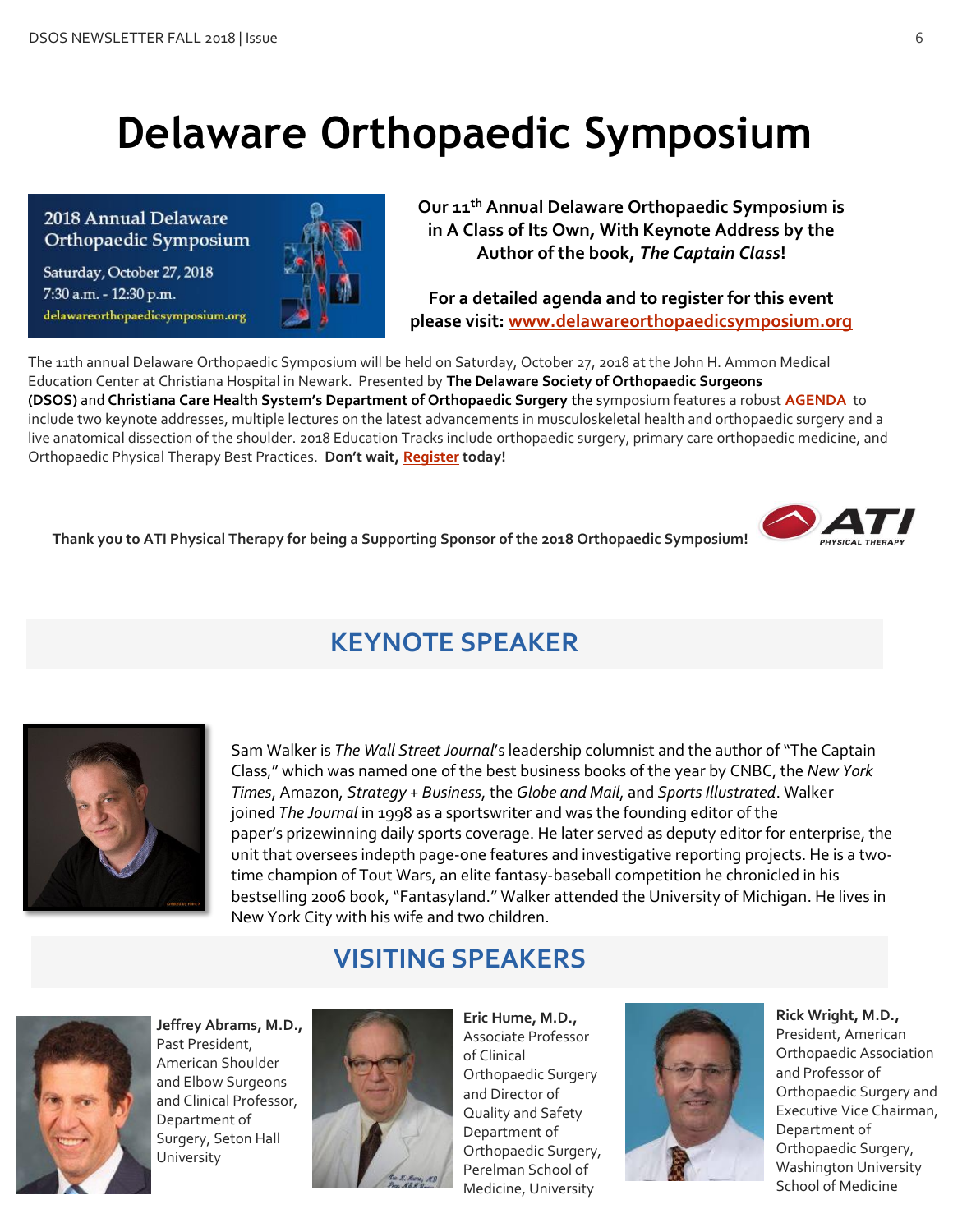

The Arthritis Foundation's 9<sup>th</sup> Annual Bone Bash will be held on Friday, October 26, 2018 from 6:30-10:30pm at the DuPont Country Club (1001 Rockland Road Wilmington, DE 19803). Please join us for an exciting and fun Halloween-themed costume affair, and support the 1 in 4 Americans who are living everyday battles with arthritis. The event features gourmet food stations, an exciting auction, and great entertainment!

This year's distinguished honoree is Brian Galinat, MD, MBA, an orthopaedic surgeon at Delaware Orthopaedic Specialists and Past Chair of the Department of Orthopaedic Surgery at Christiana Care Health System.

**DSOS members receive one complimentary ticket to the Bone Bash so be sure to register today at <https://www.arthritis.org/bonebashdelaware> !! Use discount code DSOS at checkout under the "Tickets" tab.**

Questions about the event may be directed to Lauren Yankolonis, Executive Director, Maryland and Delaware of the Arthritis Foundation at 443-629-4378 or **lyankolonis@arthritis.org**.



**2018 Bone Bash Medical Honoree Brian Galinat, M.D., MBA**

**Dr. Brian Galinat** Delaware Orthopaedic Specialists

Born in Connecticut, Dr. Brian Galinat received his undergraduate degree in Chemistry from Randolph-Macon College and his M.D. from the Medical College of Virginia. After completing orthopaedic residency at Thomas Jefferson University he did the shoulder/sports fellowship at the Hospital for Special Surgery. He completed the Wharton Executive MBA program in 2014.

He is a member of the Delaware Orthopaedic Specialists and has been in private practice in Delaware since 1989 where he and his spouse Lois have raised their 3 children. He served on the AAOS Board of Councilors, the AAOS Coding, Coverage and Reimbursement Committee and was an at-large member of the AAOS Board of Directors. He is a member of the American Orthopaedic Association and a past member of the AOA Own The Bone Committee. He is a member of the Board of the YMCA of Delaware. Lois and he are more than halfway through a quest to visit all of our National Parks.

Dr. Galinat recently stepped away from his duties as Medical Director of the Musculoskeletal Service Line and Chair of the Department of Orthopaedic Surgery at Christiana Care Health System. This has allowed him to spend more time on his clinical practice that is focused on the surgical and non-surgical management of the shoulder.